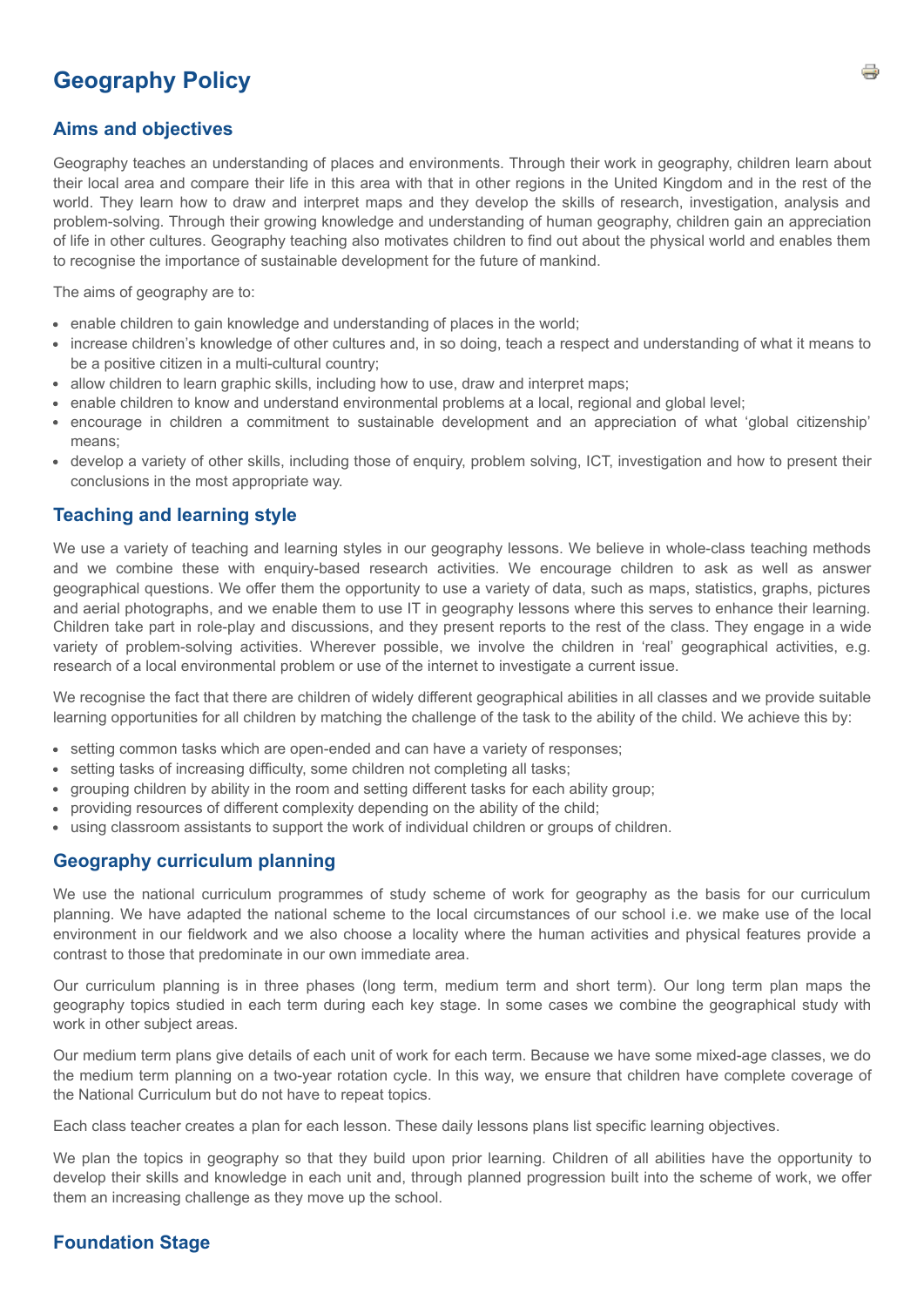We teach geography in reception class as an integral part of the topic work covered during the year. As the reception class is part of the Foundation Stage of the National Curriculum, we relate the geographical aspects of the children's work to the Early Years Foundation Stage which underpin the curriculum planning for children aged 3 to 5.

Geography makes a significant contribution to the development of each child's Knowledge and Understanding of the World under the heading 'Time'. We provide activities such as collecting postcards from different places, singing songs from around the world, or investigating what makes a 'good' playground.

#### **The contribution of geography to teaching in other curriculum areas**

#### **English**

Geography makes a significant contribution to the teaching of English in our school because it actively promotes the skills of reading, writing, speaking and listening. We ensure that some of the texts that we use in Literacy are geographical in nature. Reports, letters and recording information will all develop children's writing ability. We also use environmental issues as a way of developing the children's writing ability by asking them to record information and write reports and **letters** 

#### **Mathematics**

Geography in our school contributes to the teaching of mathematics in a variety of ways. We teach the children how to represent objects with maps. The children study space, scale and distance and they learn grid references. They also use graphs to explore, analyse and illustrate a variety of data.

#### **Information and communication technology (ICT)**

We make provision for the children to use the computer in geography lessons where appropriate. We incorporate ICT in our geography curriculum planning. Children use ICT in geography to enhance their skills in data handling and in presenting written work. They research information through the internet. We also offer children the opportunity to use the digital camera to record and use photographic images.

## **Personal, social and health education (PSHE) and citizenship**

Geography contributes significantly to the teaching of personal, social, citizenship and health education. The subject matter lends itself to raising matters of citizenship and social welfare. For example, children study the way people re-cycle material and how environments are changed for better or for worse. Thus geography in our school promotes the concept of positive citizenship.

#### **Spiritual, moral, social and cultural development**

We offer children in our school many opportunities to examine the fundamental questions in life through the medium of geography. For example, their work on the changing landscape and environmental issues leads children to ask questions about the evolution of the planet. We encourage the children to reflect on the impact of mankind on our world and we introduce the concept of 'stewardship' in relation to sustainable development. Through teaching about contrasting localities, we enable the children to learn about inequality and injustice in the world. We help children to develop their knowledge and understanding of different cultures so that they learn to avoid stereotyping other people and acquire a positive attitude towards others. We help contribute to the children's social development by teaching them about how society works to resolve difficult issues of economic development. Geography contributes to the children's appreciation of what is right and wrong by raising many more questions during the programme of study.

## **Teaching geography to children with special needs**

At Baynards School we teach geography to all children, whatever their ability. Geography forms part of the school's curriculum policy to provide a broad and balanced education to all children. Through our geography teaching we provide learning opportunities that match the needs of children with learning difficulties and we take into account the targets set for individual children in their Individual Education Plans (IEPs).

#### **Assessment and recording**

We assess children's work in geography by making informal judgements as we observe them during lessons. Once the children complete a piece of work, we assess the work and use this information to plan for future learning. Reporting to